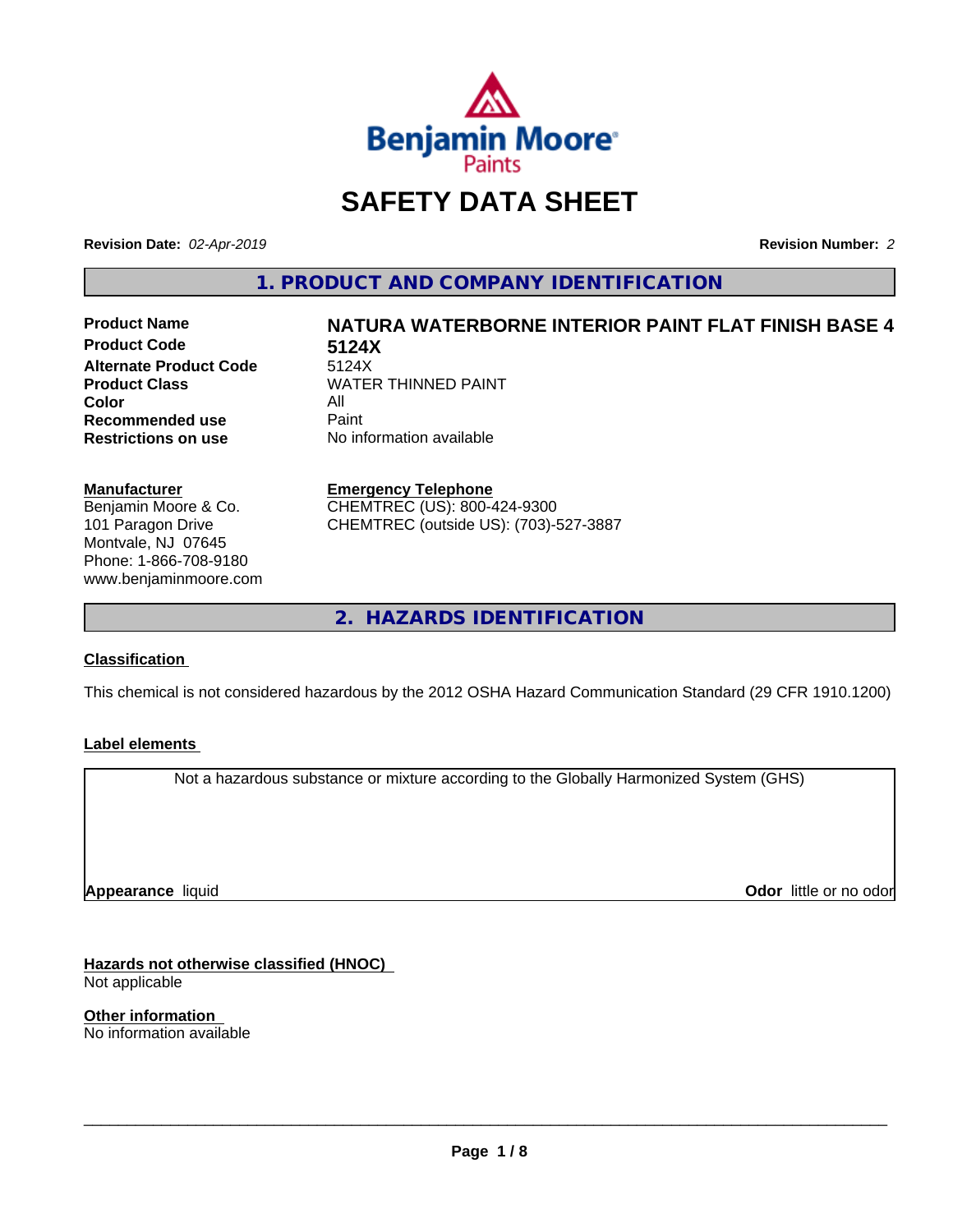### **3. COMPOSITION INFORMATION ON COMPONENTS**

\_\_\_\_\_\_\_\_\_\_\_\_\_\_\_\_\_\_\_\_\_\_\_\_\_\_\_\_\_\_\_\_\_\_\_\_\_\_\_\_\_\_\_\_\_\_\_\_\_\_\_\_\_\_\_\_\_\_\_\_\_\_\_\_\_\_\_\_\_\_\_\_\_\_\_\_\_\_\_\_\_\_\_\_\_\_\_\_\_\_\_\_\_

| <b>Chemical name</b> | <b>CAS No.</b> | Weight-%  |
|----------------------|----------------|-----------|
| Nepheline svenite    | 37244-96-5     | $20 - 25$ |
| Silica, amorphous    | 7631-86-9      |           |
| Kaolin, calcined     | 92704-41-1     |           |

|                                                  | 4. FIRST AID MEASURES                                                                                    |
|--------------------------------------------------|----------------------------------------------------------------------------------------------------------|
| <b>General Advice</b>                            | No hazards which require special first aid measures.                                                     |
| <b>Eye Contact</b>                               | Rinse thoroughly with plenty of water for at least 15 minutes and consult a<br>physician.                |
| <b>Skin Contact</b>                              | Wash off immediately with soap and plenty of water while removing all<br>contaminated clothes and shoes. |
| <b>Inhalation</b>                                | Move to fresh air. If symptoms persist, call a physician.                                                |
| Ingestion                                        | Clean mouth with water and afterwards drink plenty of water. Consult a physician<br>if necessary.        |
| <b>Most Important</b><br><b>Symptoms/Effects</b> | None known.                                                                                              |
| <b>Notes To Physician</b>                        | Treat symptomatically.                                                                                   |

**5. FIRE-FIGHTING MEASURES**

| <b>Suitable Extinguishing Media</b>                                              | Use extinguishing measures that are appropriate to local<br>circumstances and the surrounding environment.                                   |  |
|----------------------------------------------------------------------------------|----------------------------------------------------------------------------------------------------------------------------------------------|--|
| <b>Protective Equipment And Precautions For</b><br><b>Firefighters</b>           | As in any fire, wear self-contained breathing apparatus<br>pressure-demand, MSHA/NIOSH (approved or equivalent)<br>and full protective gear. |  |
| <b>Specific Hazards Arising From The Chemical</b>                                | Closed containers may rupture if exposed to fire or<br>extreme heat.                                                                         |  |
| <b>Sensitivity To Mechanical Impact</b>                                          | No.                                                                                                                                          |  |
| <b>Sensitivity To Static Discharge</b>                                           | No.                                                                                                                                          |  |
| <b>Flash Point Data</b><br>Flash Point (°F)<br>Flash Point (°C)<br><b>Method</b> | Not applicable<br>Not applicable<br>Not applicable                                                                                           |  |
| <b>Flammability Limits In Air</b>                                                |                                                                                                                                              |  |
| Lower flammability limit:                                                        | Not applicable                                                                                                                               |  |
|                                                                                  |                                                                                                                                              |  |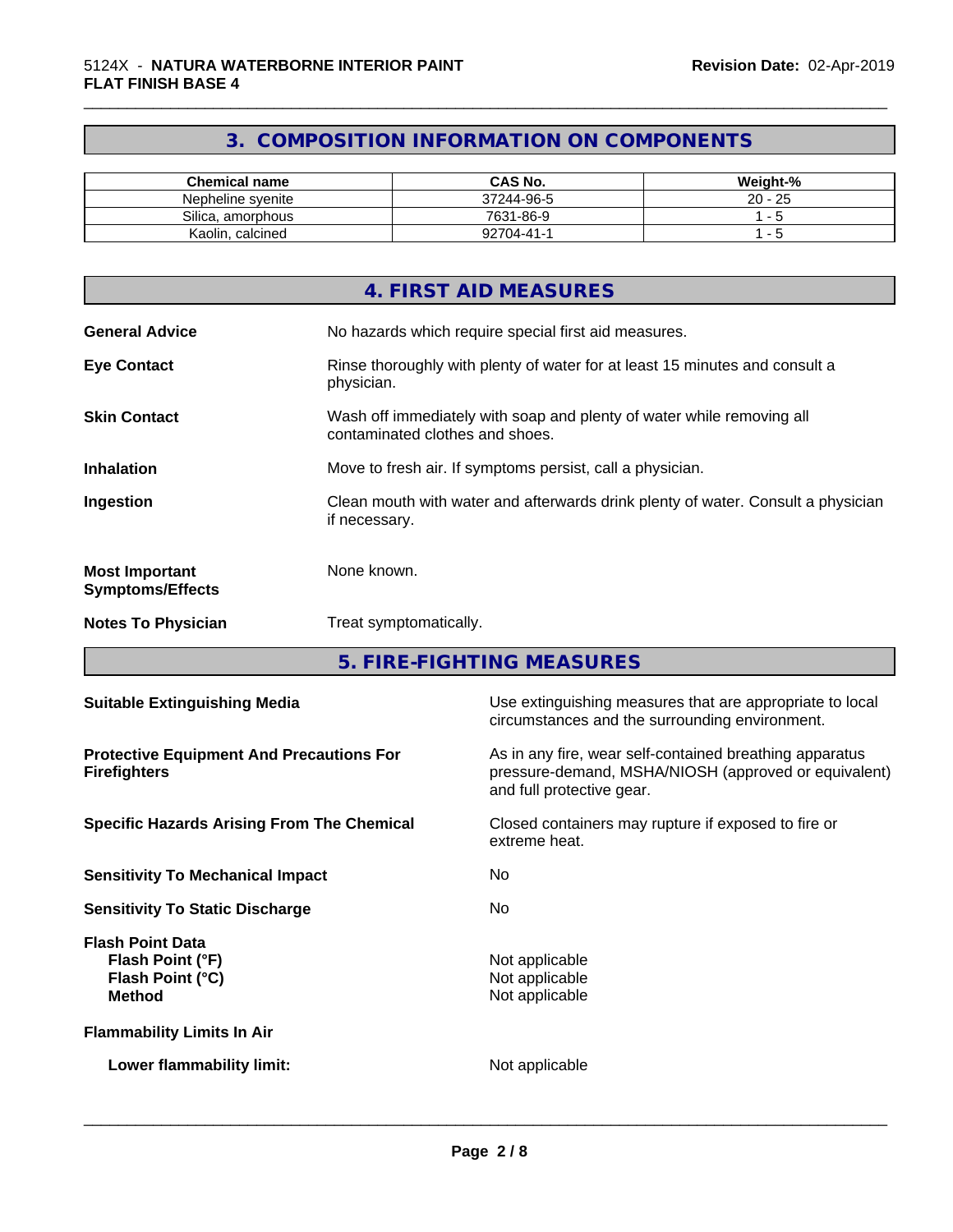## **Upper flammability limit:** Not applicable **NFPA Health:** 1 **Flammability:** 0 **Instability:** 0 **Special:** Not Applicable

#### **NFPA Legend**

- 0 Not Hazardous
- 1 Slightly
- 2 Moderate
- 3 High
- 4 Severe

*The ratings assigned are only suggested ratings, the contractor/employer has ultimate responsibilities for NFPA ratings where this system is used.*

*Additional information regarding the NFPA rating system is available from the National Fire Protection Agency (NFPA) at www.nfpa.org.*

#### **6. ACCIDENTAL RELEASE MEASURES**

| <b>Personal Precautions</b>      | Avoid contact with skin, eyes and clothing. Ensure adequate ventilation.                                                                                                         |  |
|----------------------------------|----------------------------------------------------------------------------------------------------------------------------------------------------------------------------------|--|
| <b>Other Information</b>         | Prevent further leakage or spillage if safe to do so.                                                                                                                            |  |
| <b>Environmental precautions</b> | See Section 12 for additional Ecological Information.                                                                                                                            |  |
| <b>Methods for Cleaning Up</b>   | Soak up with inert absorbent material. Sweep up and shovel into suitable<br>containers for disposal.                                                                             |  |
|                                  | 7. HANDLING AND STORAGE                                                                                                                                                          |  |
| <b>Handling</b>                  | Avoid contact with skin, eyes and clothing. Avoid breathing vapors, spray mists or<br>sanding dust. In case of insufficient ventilation, wear suitable respiratory<br>equipment. |  |
|                                  |                                                                                                                                                                                  |  |

**Storage** Keep container tightly closed. Keep out of the reach of children.

**Incompatible Materials** No information available

#### **8. EXPOSURE CONTROLS/PERSONAL PROTECTION**

#### **Exposure Limits**

| .:hemir<br>emical name | <b>ACGIH T' `</b> | <b>OSHA PEL</b>                  |
|------------------------|-------------------|----------------------------------|
| Silica.<br>amorphous   | N/E               | <b>TWA</b><br>חר<br>mppct<br>LV. |

#### **Legend**

ACGIH - American Conference of Governmental Industrial Hygienists Exposure Limits OSHA - Occupational Safety & Health Administration Exposure Limits N/E - Not Established

**Engineering Measures** Ensure adequate ventilation, especially in confined areas.

 $\overline{\phantom{a}}$  ,  $\overline{\phantom{a}}$  ,  $\overline{\phantom{a}}$  ,  $\overline{\phantom{a}}$  ,  $\overline{\phantom{a}}$  ,  $\overline{\phantom{a}}$  ,  $\overline{\phantom{a}}$  ,  $\overline{\phantom{a}}$  ,  $\overline{\phantom{a}}$  ,  $\overline{\phantom{a}}$  ,  $\overline{\phantom{a}}$  ,  $\overline{\phantom{a}}$  ,  $\overline{\phantom{a}}$  ,  $\overline{\phantom{a}}$  ,  $\overline{\phantom{a}}$  ,  $\overline{\phantom{a}}$ 

#### **Personal Protective Equipment**

**Eye/Face Protection** Safety glasses with side-shields.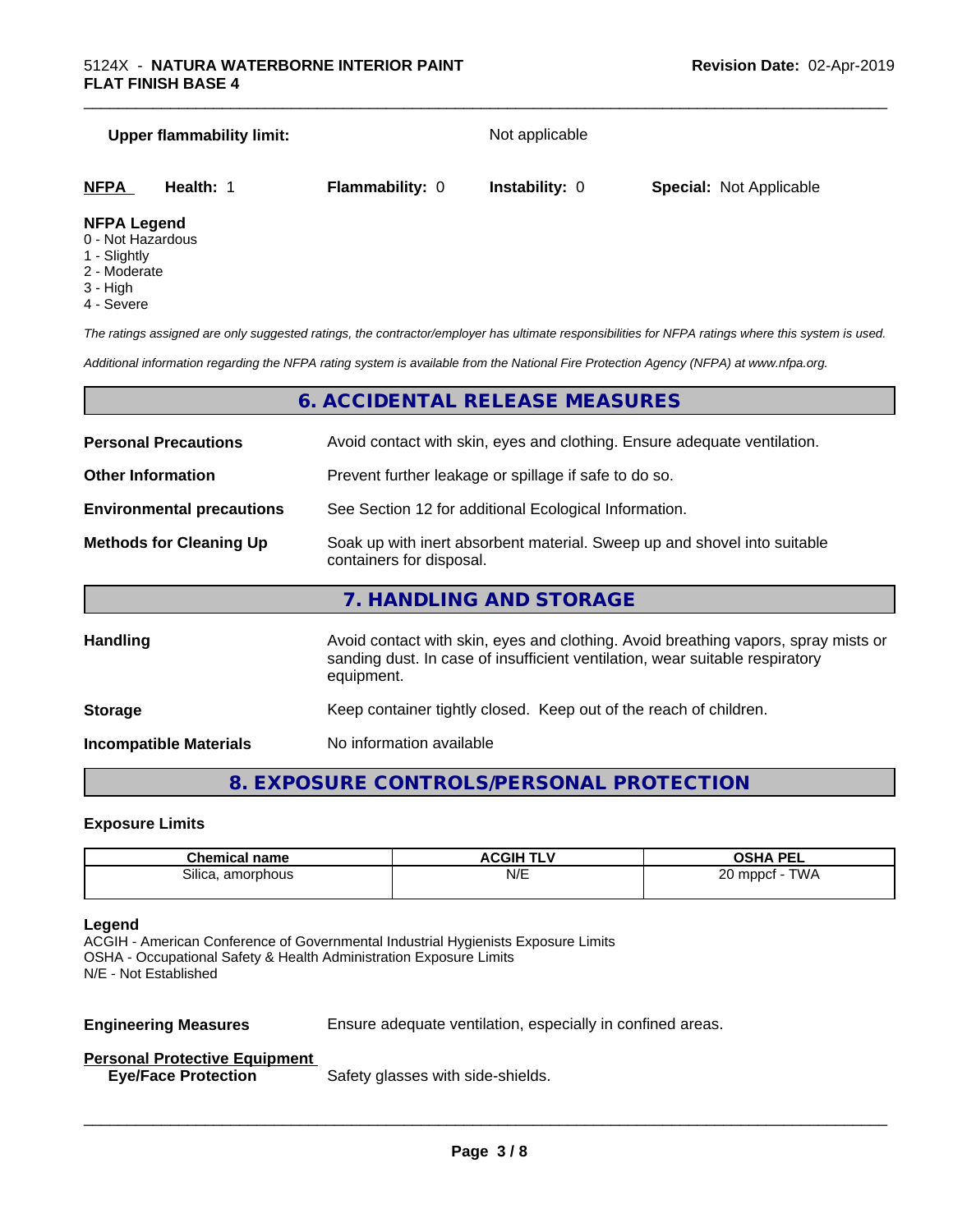| <b>Skin Protection</b>        | Protective gloves and impervious clothing.                                                                                          |
|-------------------------------|-------------------------------------------------------------------------------------------------------------------------------------|
| <b>Respiratory Protection</b> | In case of insufficient ventilation wear suitable respiratory equipment.                                                            |
| <b>Hygiene Measures</b>       | Avoid contact with skin, eyes and clothing. Remove and wash contaminated<br>clothing before re-use. Wash thoroughly after handling. |

#### **9. PHYSICAL AND CHEMICAL PROPERTIES**

**Appearance** liquid **Odor** little or no odor **Odor Threshold** No information available **Density (lbs/gal)** 10.1 - 10.5<br> **Specific Gravity** 1.21 - 1.26 **Specific Gravity pH pH**  $\blacksquare$ **Viscosity (cps)**  $\blacksquare$  No information available<br> **Solubility (ies)** Solubility (ies) **Water solubility** No information available **Evaporation Rate No information available No information available Vapor pressure** No information available **No information available Vapor density No information available No information available Wt. % Solids** 50 - 60<br> **Vol. % Solids** 50 - 60<br> **Vol. % Solids** 50 **Vol. % Solids W<sub>t.</sub>** % Volatiles 40 - 50 **Vol. % Volatiles** 50 - 60 **VOC Regulatory Limit (g/L)** 0 **Boiling Point (°F)** 212 **Boiling Point**  $(^{\circ}C)$  100 **Freezing Point (°F)** 32 **Freezing Point (°C)** 0 **Flash Point (°F) Flash Point (°C)** Not applicable **Method** Not applicable<br> **Flammability (solid, gas)** Not applicable Not applicable **Flammability** (solid, gas) **Upper flammability limit:**<br> **Lower flammability limit:** Not applicable Not applicable **Lower flammability limit:**<br> **Autoignition Temperature (°F)** Not applicable havailable **Autoignition Temperature (°F) Autoignition Temperature (°C)** No information available **Decomposition Temperature (°F)** No information available **Decomposition Temperature (°C)**<br> **Partition coefficient**<br> **Partition coefficient**<br> **No** information available

**Solubility(ies)** No information available **No information available** 

\_\_\_\_\_\_\_\_\_\_\_\_\_\_\_\_\_\_\_\_\_\_\_\_\_\_\_\_\_\_\_\_\_\_\_\_\_\_\_\_\_\_\_\_\_\_\_\_\_\_\_\_\_\_\_\_\_\_\_\_\_\_\_\_\_\_\_\_\_\_\_\_\_\_\_\_\_\_\_\_\_\_\_\_\_\_\_\_\_\_\_\_\_

### **10. STABILITY AND REACTIVITY**

| <b>Reactivity</b>                       | Not Applicable                           |
|-----------------------------------------|------------------------------------------|
| <b>Chemical Stability</b>               | Stable under normal conditions.          |
| <b>Conditions to avoid</b>              | Prevent from freezing.                   |
| <b>Incompatible Materials</b>           | No materials to be especially mentioned. |
| <b>Hazardous Decomposition Products</b> | None under normal use.                   |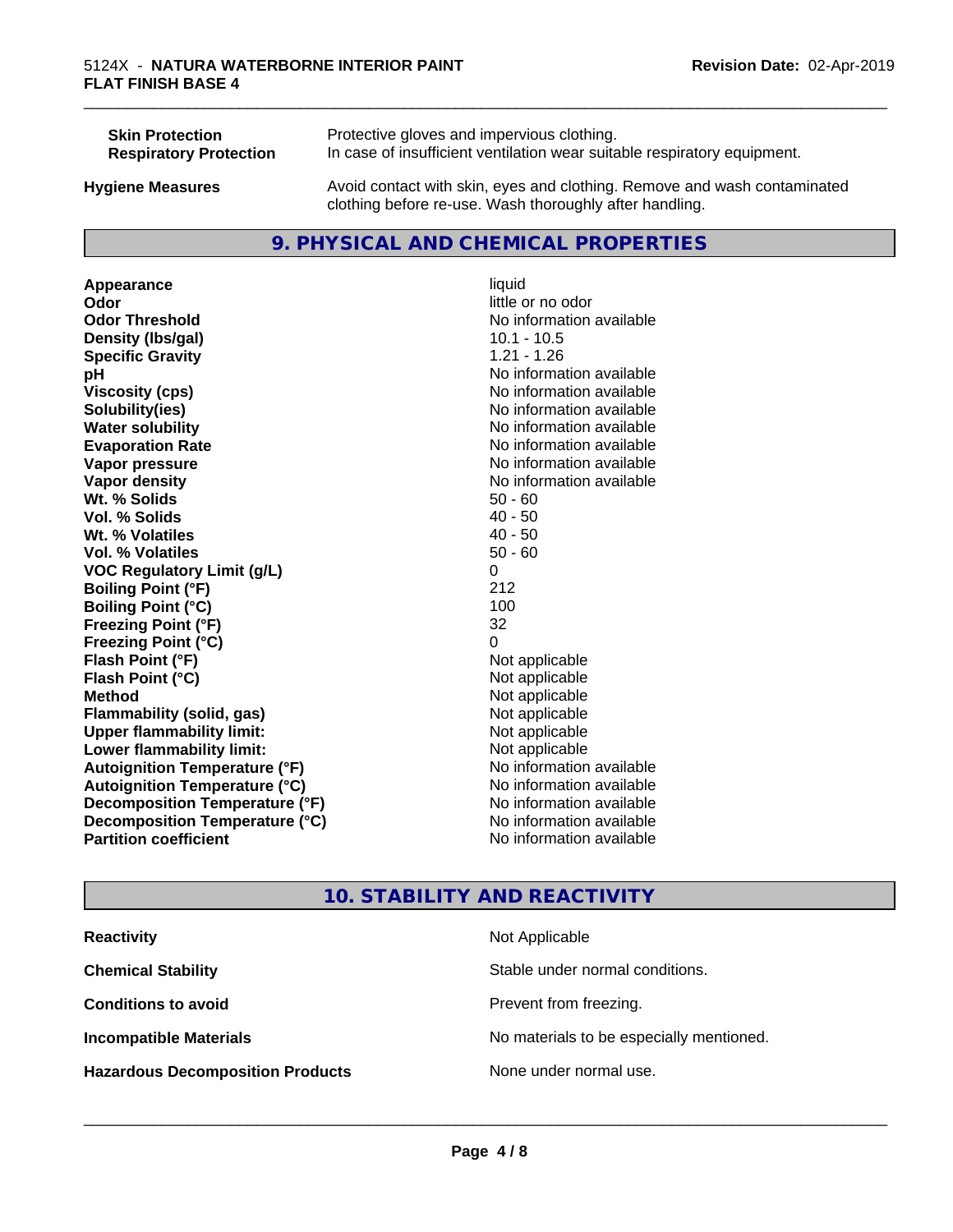| Possibility of hazardous reactions                                                                                                                                                                                                                                                                                                                                             | None under normal conditions of use.                                                                                                                                                                                                                                                                                                                                                                                                                                                                       |
|--------------------------------------------------------------------------------------------------------------------------------------------------------------------------------------------------------------------------------------------------------------------------------------------------------------------------------------------------------------------------------|------------------------------------------------------------------------------------------------------------------------------------------------------------------------------------------------------------------------------------------------------------------------------------------------------------------------------------------------------------------------------------------------------------------------------------------------------------------------------------------------------------|
|                                                                                                                                                                                                                                                                                                                                                                                | 11. TOXICOLOGICAL INFORMATION                                                                                                                                                                                                                                                                                                                                                                                                                                                                              |
| <b>Product Information</b>                                                                                                                                                                                                                                                                                                                                                     |                                                                                                                                                                                                                                                                                                                                                                                                                                                                                                            |
| Information on likely routes of exposure                                                                                                                                                                                                                                                                                                                                       |                                                                                                                                                                                                                                                                                                                                                                                                                                                                                                            |
| <b>Principal Routes of Exposure</b>                                                                                                                                                                                                                                                                                                                                            | Eye contact, skin contact and inhalation.                                                                                                                                                                                                                                                                                                                                                                                                                                                                  |
| <b>Acute Toxicity</b>                                                                                                                                                                                                                                                                                                                                                          |                                                                                                                                                                                                                                                                                                                                                                                                                                                                                                            |
| <b>Product Information</b>                                                                                                                                                                                                                                                                                                                                                     | No information available                                                                                                                                                                                                                                                                                                                                                                                                                                                                                   |
|                                                                                                                                                                                                                                                                                                                                                                                | Symptoms related to the physical, chemical and toxicological characteristics                                                                                                                                                                                                                                                                                                                                                                                                                               |
|                                                                                                                                                                                                                                                                                                                                                                                |                                                                                                                                                                                                                                                                                                                                                                                                                                                                                                            |
| <b>Symptoms</b>                                                                                                                                                                                                                                                                                                                                                                | No information available                                                                                                                                                                                                                                                                                                                                                                                                                                                                                   |
|                                                                                                                                                                                                                                                                                                                                                                                | Delayed and immediate effects as well as chronic effects from short and long-term exposure                                                                                                                                                                                                                                                                                                                                                                                                                 |
| Eye contact<br><b>Skin contact</b><br><b>Inhalation</b><br>Ingestion<br><b>Sensitization</b><br><b>Neurological Effects</b><br><b>Mutagenic Effects</b><br><b>Reproductive Effects</b><br><b>Developmental Effects</b><br><b>Target organ effects</b><br><b>STOT - single exposure</b><br><b>STOT - repeated exposure</b><br>Other adverse effects<br><b>Aspiration Hazard</b> | May cause slight irritation.<br>Substance may cause slight skin irritation.<br>May cause irritation of respiratory tract.<br>Ingestion may cause gastrointestinal irritation, nausea, vomiting and diarrhea.<br>No information available<br>No information available.<br>No information available.<br>No information available.<br>No information available.<br>No information available.<br>No information available<br>No information available<br>No information available.<br>No information available |
| <b>Numerical measures of toxicity</b>                                                                                                                                                                                                                                                                                                                                          |                                                                                                                                                                                                                                                                                                                                                                                                                                                                                                            |
|                                                                                                                                                                                                                                                                                                                                                                                | The following values are calculated based on chapter 3.1 of the GHS document                                                                                                                                                                                                                                                                                                                                                                                                                               |
| <b>ATEmix (oral)</b><br><b>ATEmix (dermal)</b>                                                                                                                                                                                                                                                                                                                                 | 29552 mg/kg<br>41365 mg/kg                                                                                                                                                                                                                                                                                                                                                                                                                                                                                 |
| <b>Component Information</b>                                                                                                                                                                                                                                                                                                                                                   |                                                                                                                                                                                                                                                                                                                                                                                                                                                                                                            |

\_\_\_\_\_\_\_\_\_\_\_\_\_\_\_\_\_\_\_\_\_\_\_\_\_\_\_\_\_\_\_\_\_\_\_\_\_\_\_\_\_\_\_\_\_\_\_\_\_\_\_\_\_\_\_\_\_\_\_\_\_\_\_\_\_\_\_\_\_\_\_\_\_\_\_\_\_\_\_\_\_\_\_\_\_\_\_\_\_\_\_\_\_

#### Chemical name **Chamical 1** Oral LD50 **Dermal LD50** Inhalation LC50 Silica, amorphous <br>  $\vert$  > 5000 mg/kg (Rat) 7631-86-9 > 2000 mg/kg ( Rabbit ) > 2.2 mg/L ( Rat ) 1 h Kaolin, calcined 92704-41-1 > 2000 mg/kg (Rat) and a set of the set of the set of the set of the set of the set of the set of the set of the set of the set of the set of the set of the set of the set of the set of the set of the set of the set of the

#### **Carcinogenicity**

*There are no known carcinogenic chemicals in this product above reportable levels.*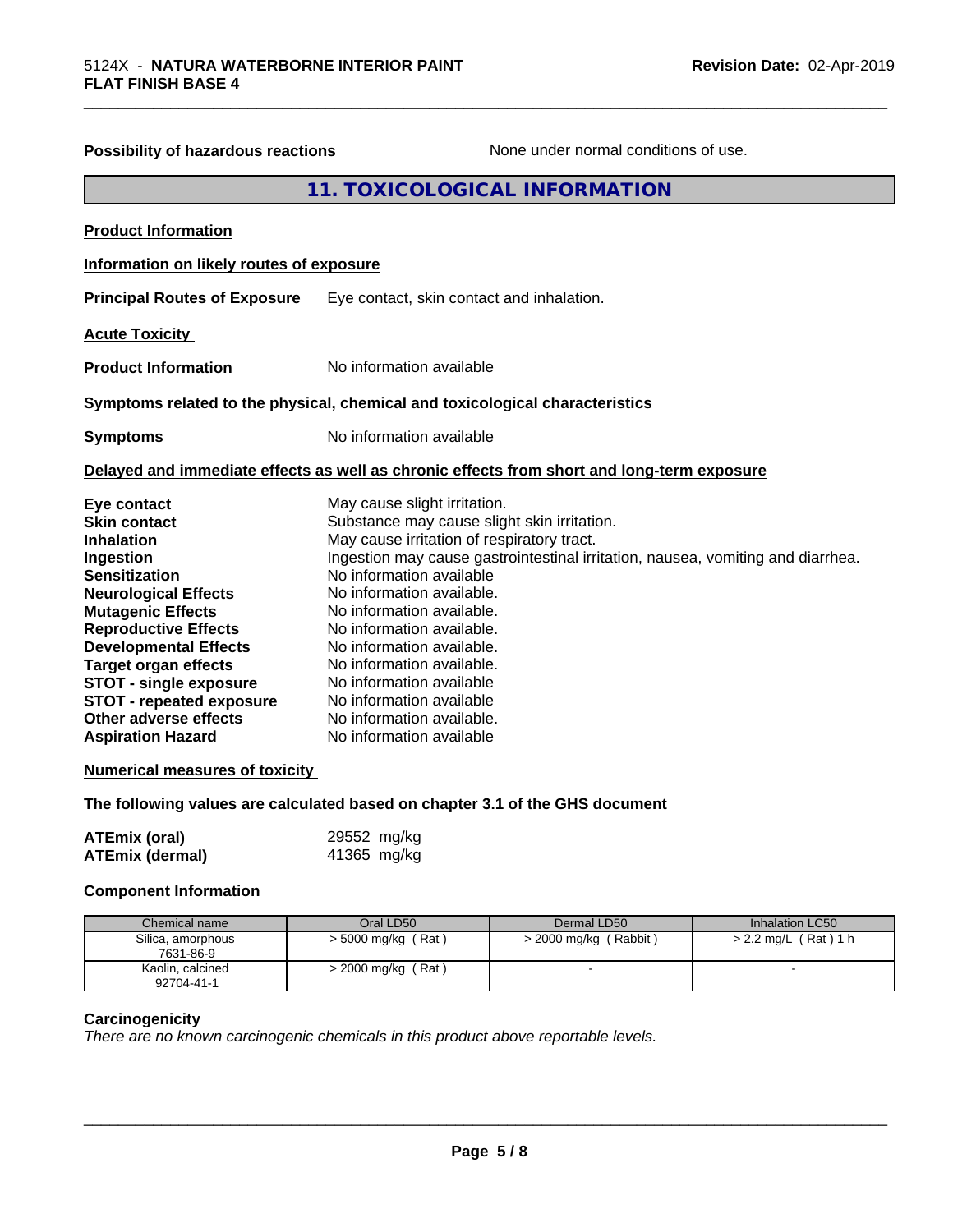#### **Legend**

IARC - International Agency for Research on Cancer NTP - National Toxicity Program OSHA - Occupational Safety & Health Administration

**12. ECOLOGICAL INFORMATION**

\_\_\_\_\_\_\_\_\_\_\_\_\_\_\_\_\_\_\_\_\_\_\_\_\_\_\_\_\_\_\_\_\_\_\_\_\_\_\_\_\_\_\_\_\_\_\_\_\_\_\_\_\_\_\_\_\_\_\_\_\_\_\_\_\_\_\_\_\_\_\_\_\_\_\_\_\_\_\_\_\_\_\_\_\_\_\_\_\_\_\_\_\_

#### **Ecotoxicity Effects**

The environmental impact of this product has not been fully investigated.

#### **Product Information**

#### **Acute Toxicity to Fish**

No information available

#### **Acute Toxicity to Aquatic Invertebrates**

No information available

#### **Acute Toxicity to Aquatic Plants**

No information available

#### **Persistence / Degradability**

No information available.

#### **Bioaccumulation**

No information available.

#### **Mobility in Environmental Media**

No information available.

#### **Ozone**

No information available

#### **Component Information**

#### **Acute Toxicity to Fish**

No information available

#### **Acute Toxicity to Aquatic Invertebrates**

No information available

#### **Acute Toxicity to Aquatic Plants**

No information available

|                              | 13. DISPOSAL CONSIDERATIONS                                                                                                                                                                                                                                                                                                                                                          |
|------------------------------|--------------------------------------------------------------------------------------------------------------------------------------------------------------------------------------------------------------------------------------------------------------------------------------------------------------------------------------------------------------------------------------|
| <b>Waste Disposal Method</b> | Dispose of in accordance with federal, state, and local regulations. Local<br>requirements may vary, consult your sanitation department or state-designated<br>environmental protection agency for more disposal options.                                                                                                                                                            |
|                              | $\overline{1}$ $\overline{1}$ $\overline{1}$ $\overline{1}$ $\overline{1}$ $\overline{1}$ $\overline{1}$ $\overline{1}$ $\overline{1}$ $\overline{1}$ $\overline{1}$ $\overline{1}$ $\overline{1}$ $\overline{1}$ $\overline{1}$ $\overline{1}$ $\overline{1}$ $\overline{1}$ $\overline{1}$ $\overline{1}$ $\overline{1}$ $\overline{1}$ $\overline{1}$ $\overline{1}$ $\overline{$ |

#### **14. TRANSPORT INFORMATION**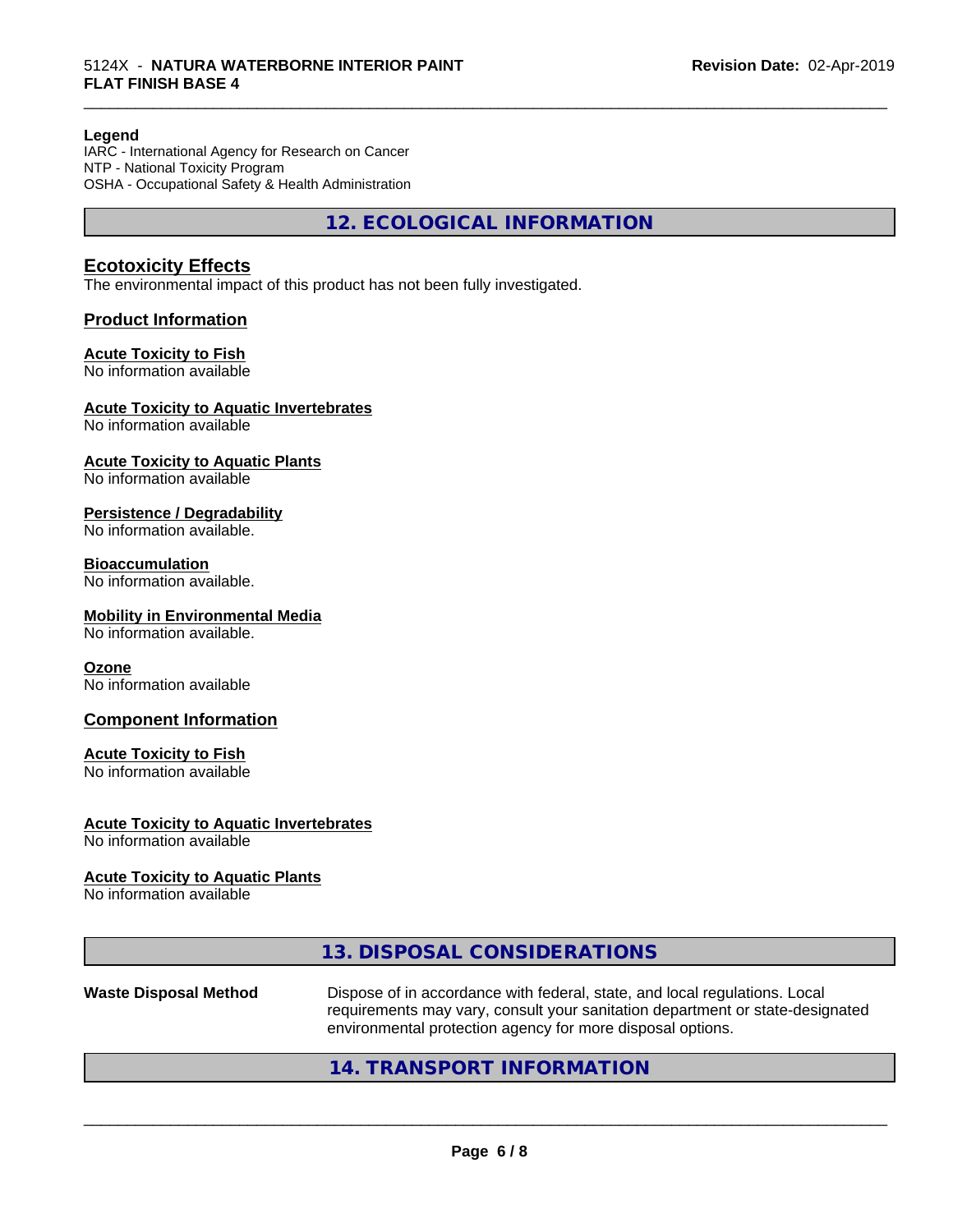| <b>DOT</b>         | Not regulated                     |  |
|--------------------|-----------------------------------|--|
| <b>ICAO / IATA</b> | Not regulated                     |  |
| <b>IMDG/IMO</b>    | Not regulated                     |  |
|                    | <b>15. REGULATORY INFORMATION</b> |  |

\_\_\_\_\_\_\_\_\_\_\_\_\_\_\_\_\_\_\_\_\_\_\_\_\_\_\_\_\_\_\_\_\_\_\_\_\_\_\_\_\_\_\_\_\_\_\_\_\_\_\_\_\_\_\_\_\_\_\_\_\_\_\_\_\_\_\_\_\_\_\_\_\_\_\_\_\_\_\_\_\_\_\_\_\_\_\_\_\_\_\_\_\_

#### **International Inventories**

| <b>TSCA: United States</b> | Yes - All components are listed or exempt. |
|----------------------------|--------------------------------------------|
| <b>DSL: Canada</b>         | Yes - All components are listed or exempt. |

#### **Federal Regulations**

| SARA 311/312 hazardous categorization |    |  |
|---------------------------------------|----|--|
| Acute health hazard                   | Nο |  |
| Chronic Health Hazard                 | No |  |
| Fire hazard                           | No |  |
| Sudden release of pressure hazard     | No |  |
| Reactive Hazard                       | No |  |

#### **SARA 313**

Section 313 of Title III of the Superfund Amendments and Reauthorization Act of 1986 (SARA). This product contains a chemical or chemicals which are subject to the reporting requirements of the Act and Title 40 of the Code of Federal Regulations, Part 372:

*None*

#### **Clean Air Act,Section 112 Hazardous Air Pollutants (HAPs) (see 40 CFR 61)**

This product contains the following HAPs:

*None*

#### **US State Regulations**

#### **State Right-to-Know**

| $\sim$<br>---<br>-----<br>uner –<br>name | IVIO<br>--<br> | $\cdots$<br>Ne)<br><br>-- | . |
|------------------------------------------|----------------|---------------------------|---|
| -<br>Silica.<br>am<br>`^rɒhou.<br>.      |                |                           |   |

**Legend** X - Listed

#### **16. OTHER INFORMATION**